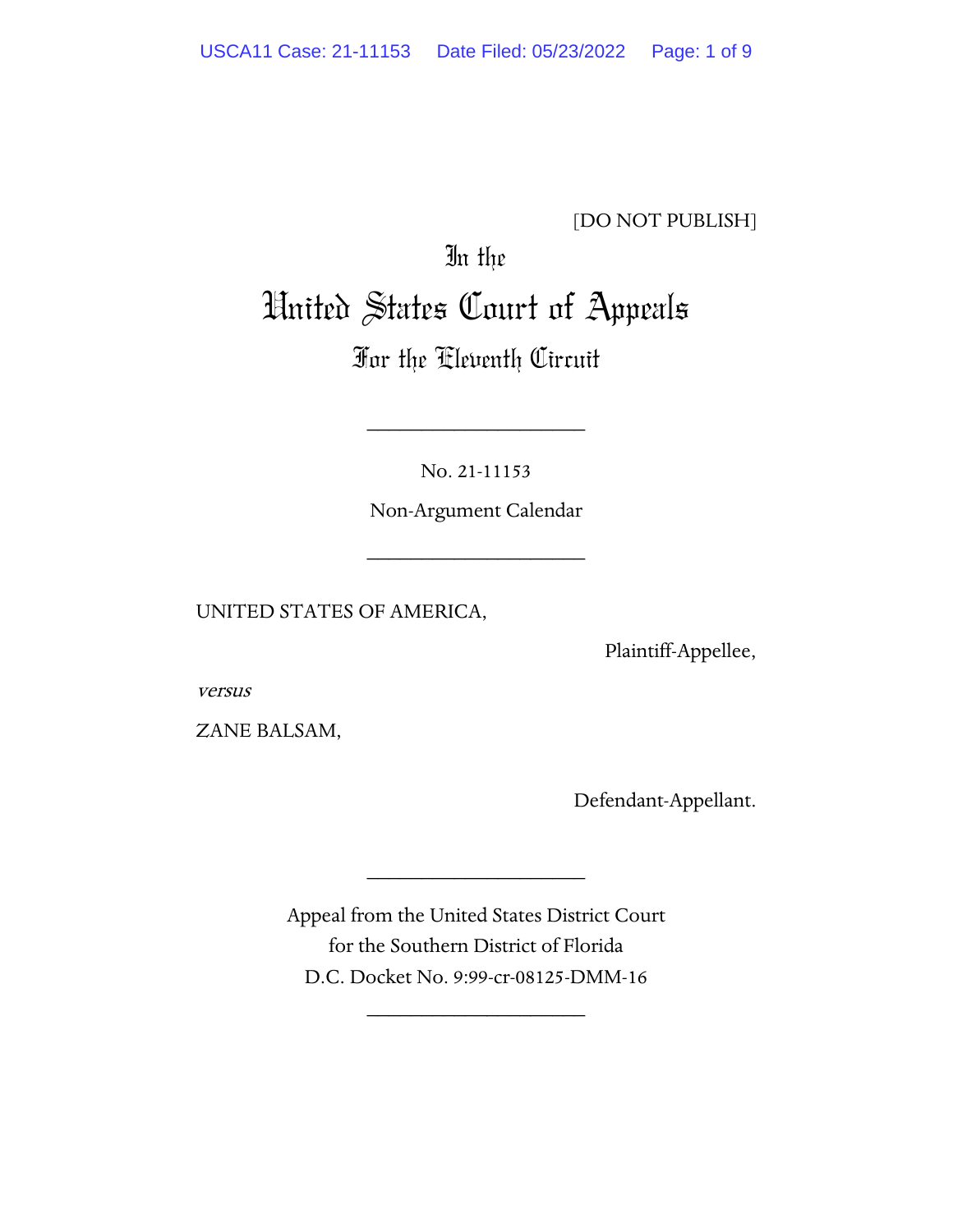No. 21-13622

\_\_\_\_\_\_\_\_\_\_\_\_\_\_\_\_\_\_\_\_

Non-Argument Calendar

\_\_\_\_\_\_\_\_\_\_\_\_\_\_\_\_\_\_\_\_

UNITED STATES OF AMERICA,

Plaintiff-Appellee,

versus

ZANE BALSAM,

Defendant-Appellant.

Appeal from the United States District Court for the Southern District of Florida D.C. Docket No. 9:99-cr-08125-DMM-16

\_\_\_\_\_\_\_\_\_\_\_\_\_\_\_\_\_\_\_\_

\_\_\_\_\_\_\_\_\_\_\_\_\_\_\_\_\_\_\_\_

Before JORDAN, JILL PRYOR, and NEWSOM, Circuit Judges.

PER CURIAM:

Zane Balsam, a federal prisoner proceeding pro se, appeals the district court's orders denying his motions seeking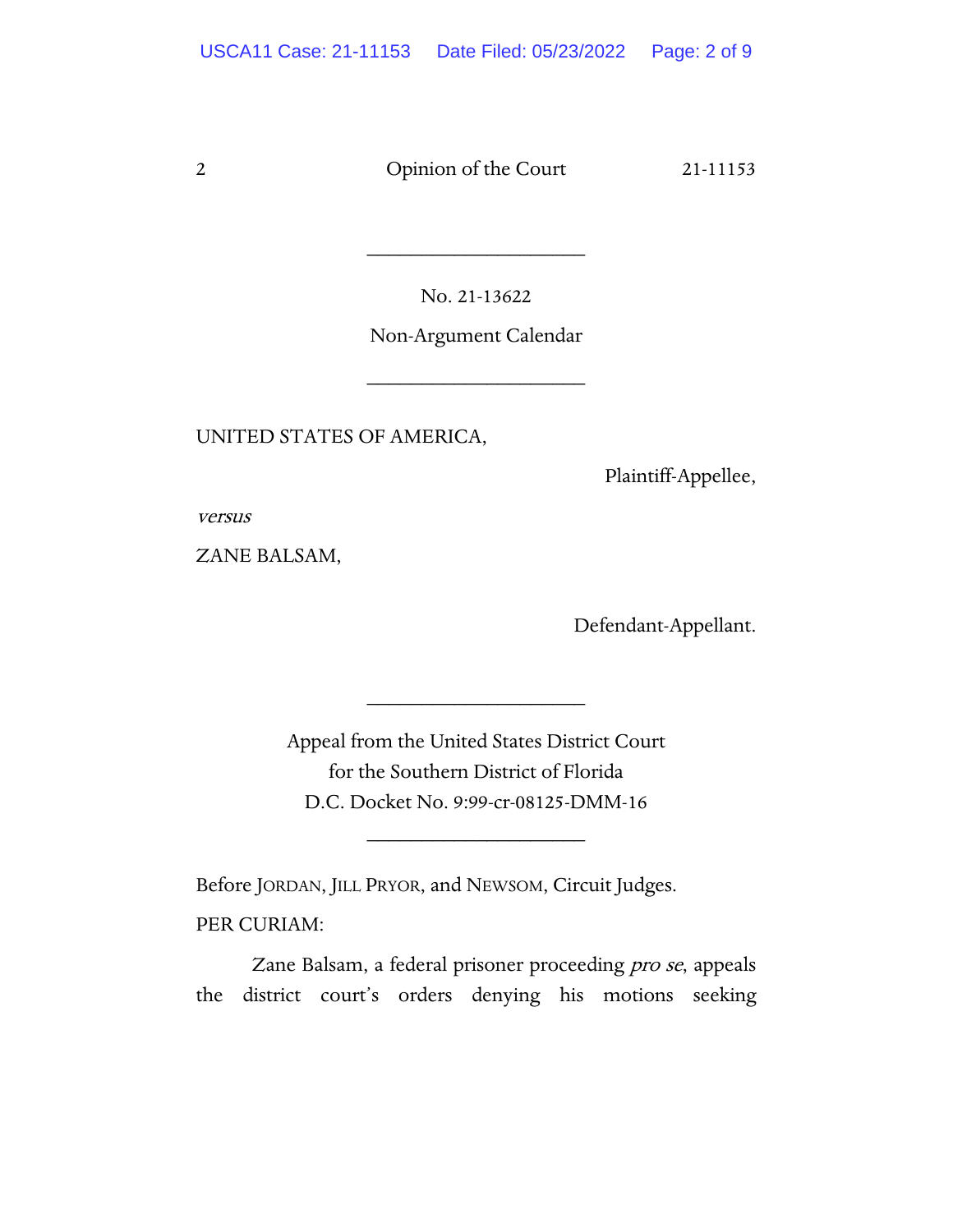compassionate release. The government has moved for summary affirmance and to stay the briefing schedule. We grant the government's motion for summary affirmance.

#### I.

Balsam co-founded a company that he claimed was a viatical investment company, meaning it would buy life insurance policies at a discounted rate from terminally ill policy holders. In reality, "the company was simply a vehicle to steal its investors' money." United States v. Balsam, 315 F. App'x 114, 117 (11th Cir. 2008) (unpublished).

Balsam and others were charged with federal crimes arising from the scheme. Balsam was charged with money laundering with the intent to conceal the nature, source, or ownership of the proceeds in violation of 18 U.S.C.  $\S$  1956(a)(1)(B); conspiring to commit money laundering in violation of 18 U.S.C.  $\S$  1956(h); and engaging in a financial transaction with criminally derived proceeds in violation of 18 U.S.C. § 1957. After a jury found Balsam guilty of all the offenses, the district court imposed a total sentence of 360 months' imprisonment and ordered him to pay \$50 million in restitution. After Balsam appealed, we vacated his sentences and remanded for a resentencing. See United States v. Arroya, 213 F.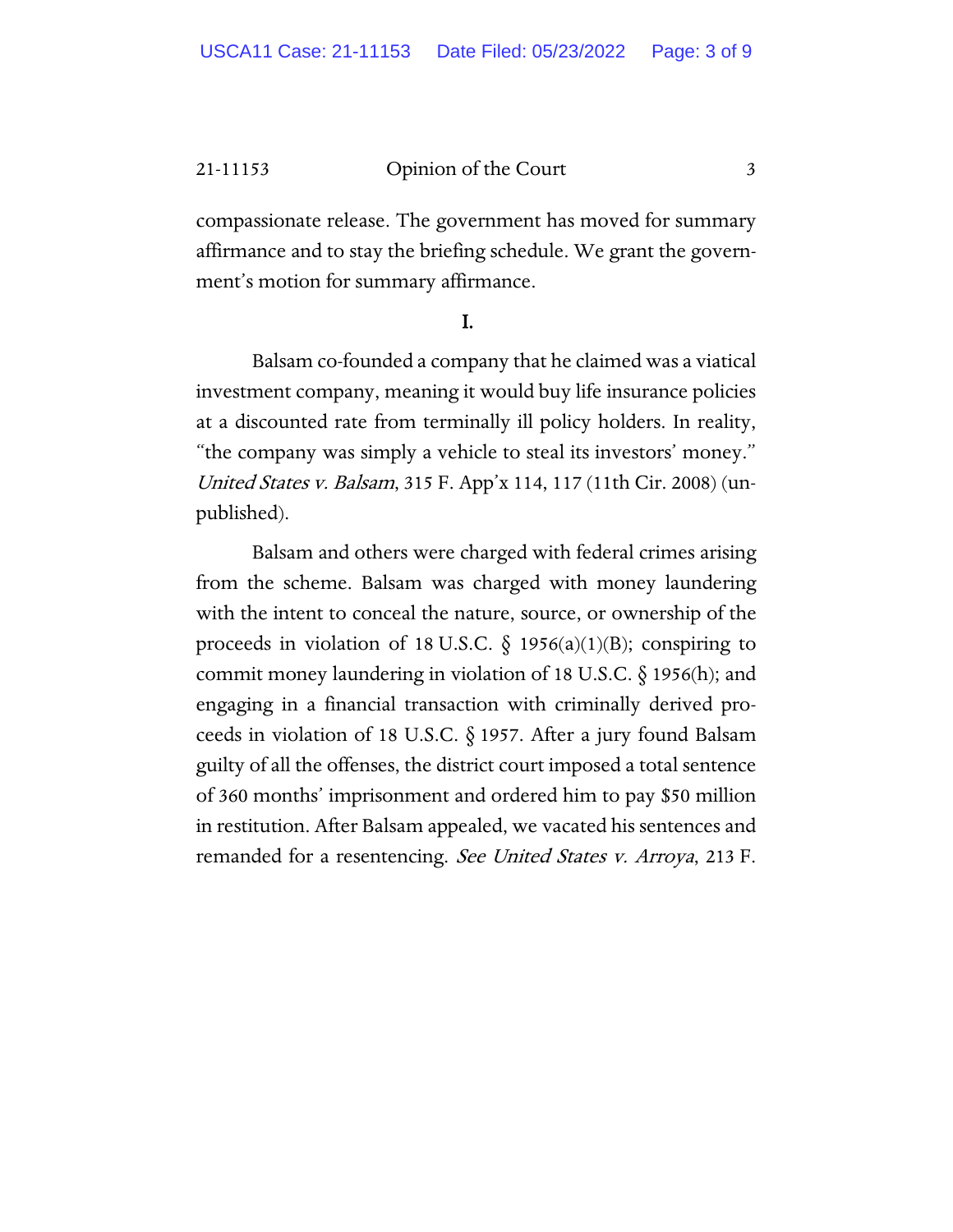App'x 815, 817 (11th Cir. 2007) (unpublished). On remand, the district court imposed the same sentence.<sup>1</sup>

Beginning in 2020, Balsam filed motions in the district court seeking reductions to his sentence.<sup>[2](#page-3-1)</sup> He claimed that extraordinary and compelling reasons justified a sentence reduction because his health conditions—which include high blood pressure, chronic kidney disease, and a problem with his prostate—put him at increased risk of contracting COVID-19 while in prison. He also argued that extraordinary and compelling circumstances were present because he needed to care for his elderly mother whose health was declining, his sentence was disproportionately long, and he had been rehabilitated while in prison. The district court denied the motions, concluding that Balsam failed to establish extraordinary and compelling reasons for a sentence reduction.

After the district court entered several orders denying Balsam's motions, he developed a serious infection and was hospitalized for approximately eight days. He renewed his request for compassionate release, arguing that the hospitalization showed that exceptional circumstances warranted a sentence reduction. The government responded that Balsam still had not demonstrated exceptional circumstances because his recent health problems appeared

<span id="page-3-0"></span><sup>&</sup>lt;sup>1</sup> Balsam appealed a second time, and we affirmed his sentence. See Balsam, 315 F. App'x at 123.

<span id="page-3-1"></span> $2$  At times in the district court, Balsam was represented by counsel, but he is proceeding *pro se* on appeal.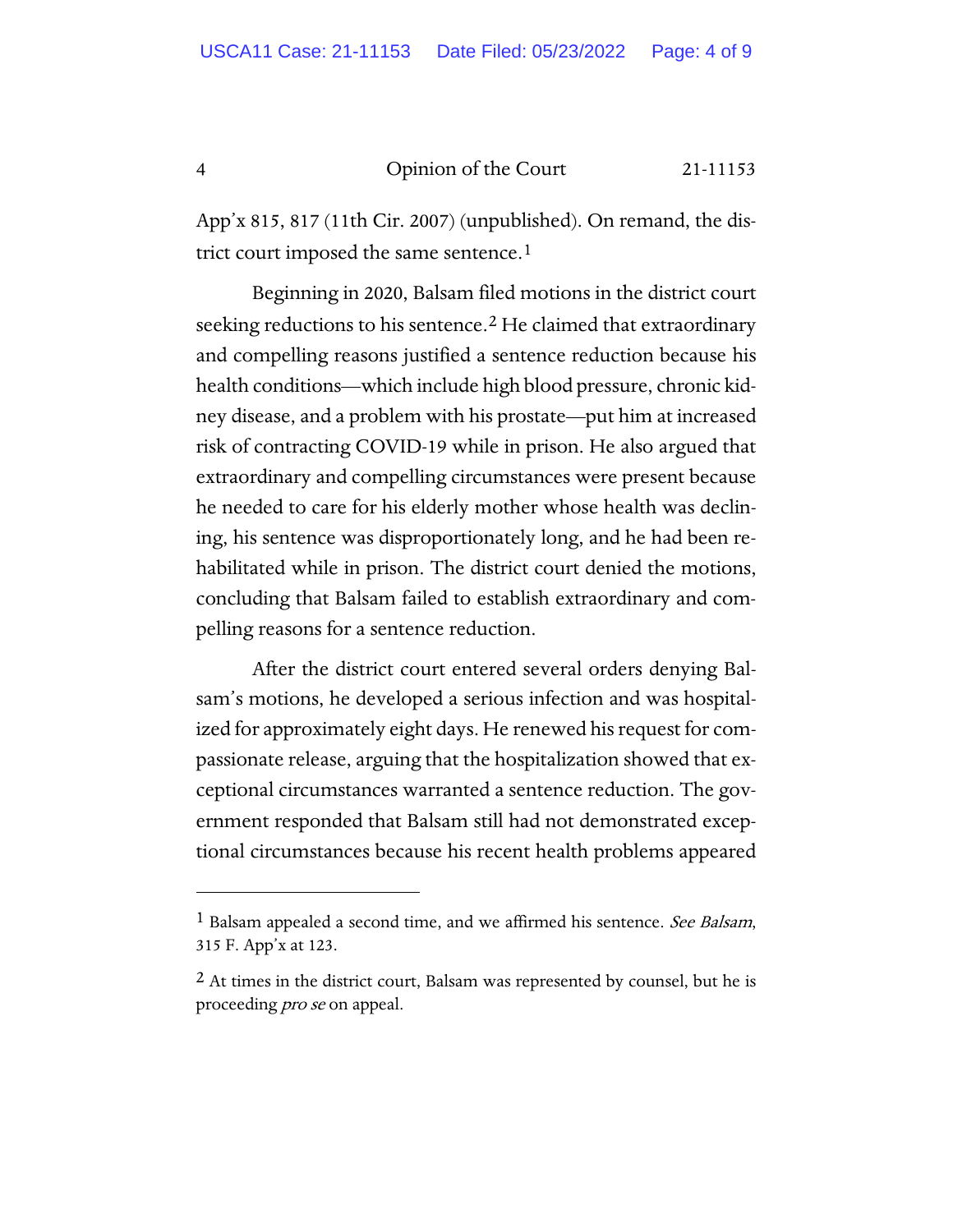to have been addressed and did not indicate a terminal illness. The district court again denied Balsam's request for compassionate release.

Balsam brought two appeals from the district court's orders, which we have consolidated. After Balsam filed his appellant's brief, the government filed a motion for summary affirmance.

## II.

Summary disposition is appropriate either where time is of the essence, such as "situations where important public policy issues are involved or those where rights delayed are rights denied," or where "the position of one of the parties is clearly right as a matter of law so that there can be no substantial question as to the outcome of the case, or where, as is more frequently the case, the appeal is frivolous." Groendyke Transp., Inc. v. Davis, 406 F.2d 1158, 1162 (5th Cir. 1969).[3](#page-4-0)

We review *de nov*o whether a defendant is eligible for a sentence reduction under 18 U.S.C.  $\S$  3582(c)(1)(A). United States v. Bryant, 996 F.3d 1243, 1251 (11th Cir. 2021). After eligibility is established, we review for abuse of discretion a district court's denial of a defendant's request for a sentence reduction. Id. We liberally

<span id="page-4-0"></span><sup>3</sup> In Bonner v. City of Prichard, 661 F.2d 1206, 1209 (11th Cir. 1981) (en banc), we adopted as binding precedent all decisions of the former Fifth Circuit handed down prior to October 1, 1981.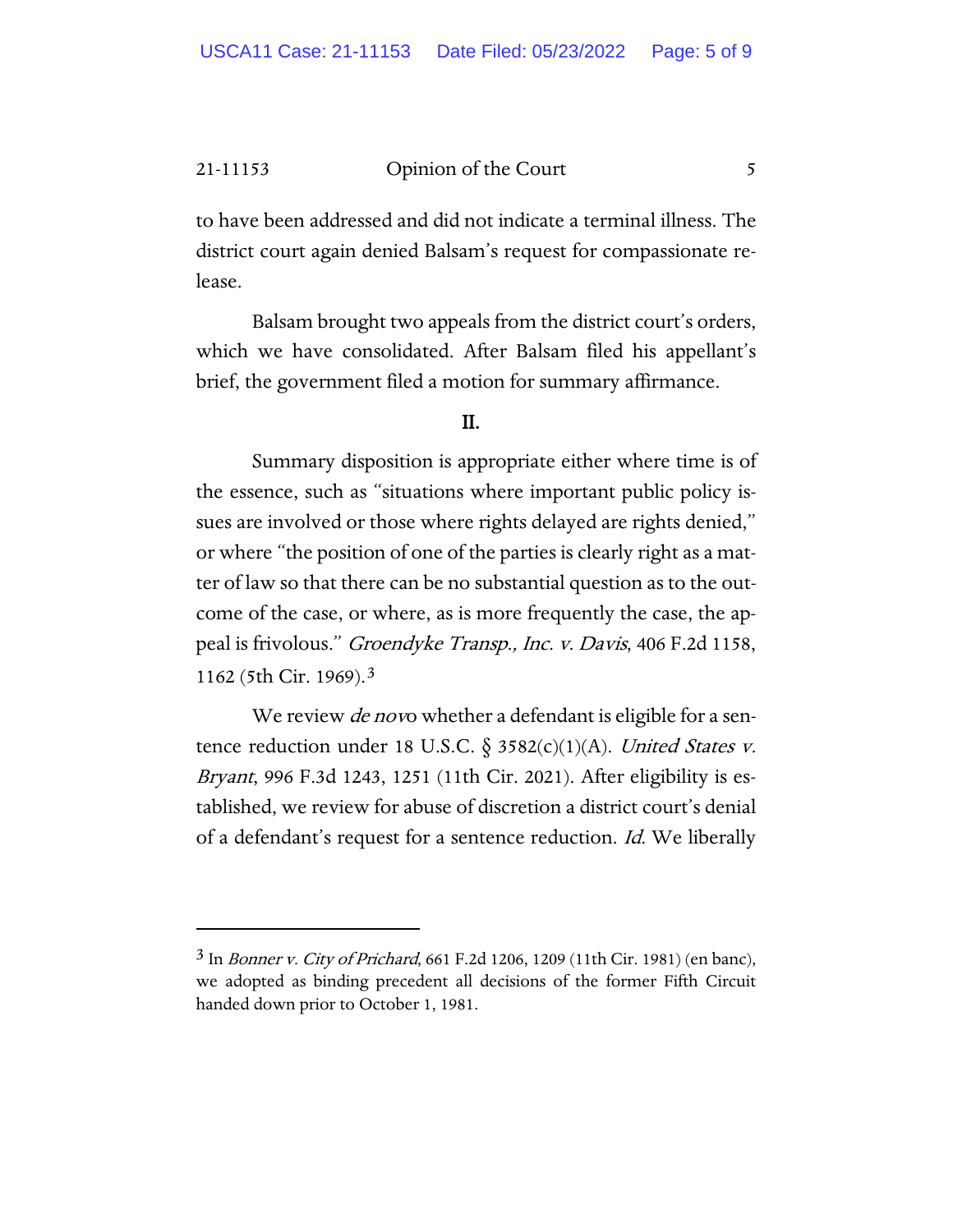construe pro se filings. Jones v. Fla. Parole Comm'n, 787 F.3d 1105, 1107 (11th Cir. 2015).

## III.

A district court may grant a motion for a sentence reduction, if, after considering the  $\S$  3553(a) factors, it finds that "extraordinary and compelling reasons warrant such a reduction" and that "a reduction is consistent with applicable policy statements" in the Sentencing Guidelines. 18 U.S.C.  $\S 3582(c)(1)(A)$ . The applicable policy statement is found at U.S.S.G. § 1B1.13. Under our binding precedent, a district court cannot reduce a sentence under  $§ 3582(c)(1)(A)$  unless the reduction would be consistent with § 1B1.13. *Bryant*, 996 F.3d at 1262.

The commentary to  $\S$  1B1.13 lists certain medical, age, and family reasons as circumstances that qualify as sufficiently "extraordinary and compelling." U.S.S.G.  $\S$  1B1.13, cmt. n.1(A)–(C). The commentary provides that in certain circumstances a defendant's medical condition may be grounds for a sentence reduction. *Id.*, cmt. n.1(A). A defendant who suffers from a "terminal illness," meaning "a serious and advanced illness with an end of life trajectory," is eligible for a sentence reduction. *Id.*, cmt. n.1(A)(i). The commentary lists "metastatic solid-tumor cancer, amyotrophic lateral sclerosis (ALS), end-stage organ disease, and advanced dementia" as examples of terminal illnesses. Id. A defendant who suffers from a non-terminal medical condition is eligible for a sentence reduction only if his medical condition "substantially diminishes" his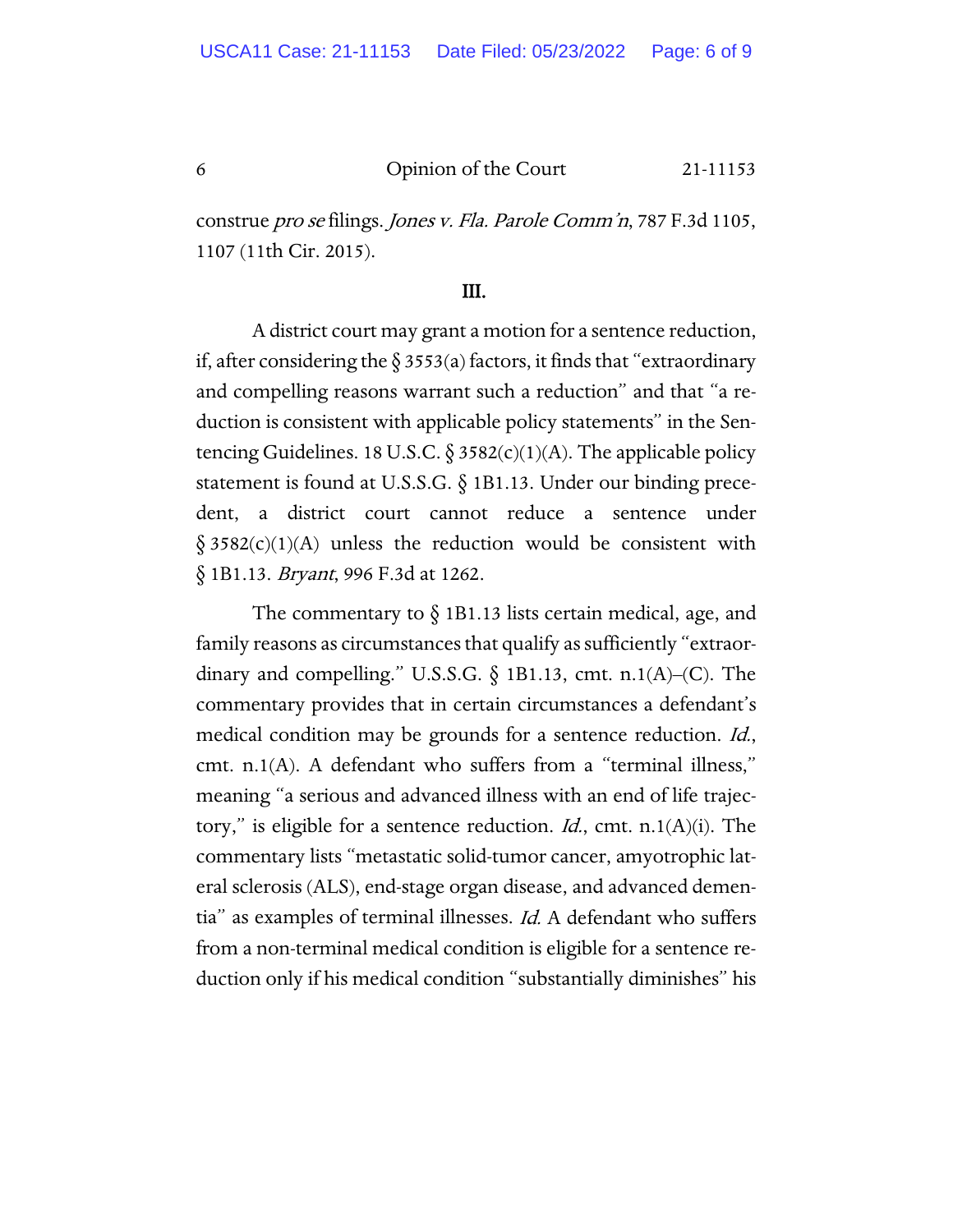ability "to provide self-care" and he is not expected to recover from the condition. *Id.*, cmt. n.1(A)(ii).

The commentary further states that a defendant may be eligible for a sentence reduction based on family circumstances if he is required to care for certain family members. *Id.* cmt.  $n1$ . (C). A defendant is eligible only when the caretaker of the defendant's minor child or children has become incapacitated or died, or the defendant's spouse or partner has become incapacitated and the defendant is the only available caregiver for the spouse or partner. Id.

The commentary also authorizes relief for "other reasons." *Id.*, cmt. n.1(D). But we have held that these other reasons must be determined by the Bureau of Prisons, not the courts. See Bryant, 996 F.3d at 1262–65. We recognized in Bryant that a district court lacks discretion to develop other reasons outside those listed in § 1B1.13. Id.

Here, the district court did not err in denying Balsam's motions. None of his arguments for relief falls within any of the reasons that  $\S$  1B1.13 identifies as extraordinary and compelling. He argues that his medical condition and COVID-19 created an extraordinary and compelling reason for a sentence reduction. But on the record before us, we cannot say that Balsam had either (1) a terminal illness or (2) a non-terminal condition from which he was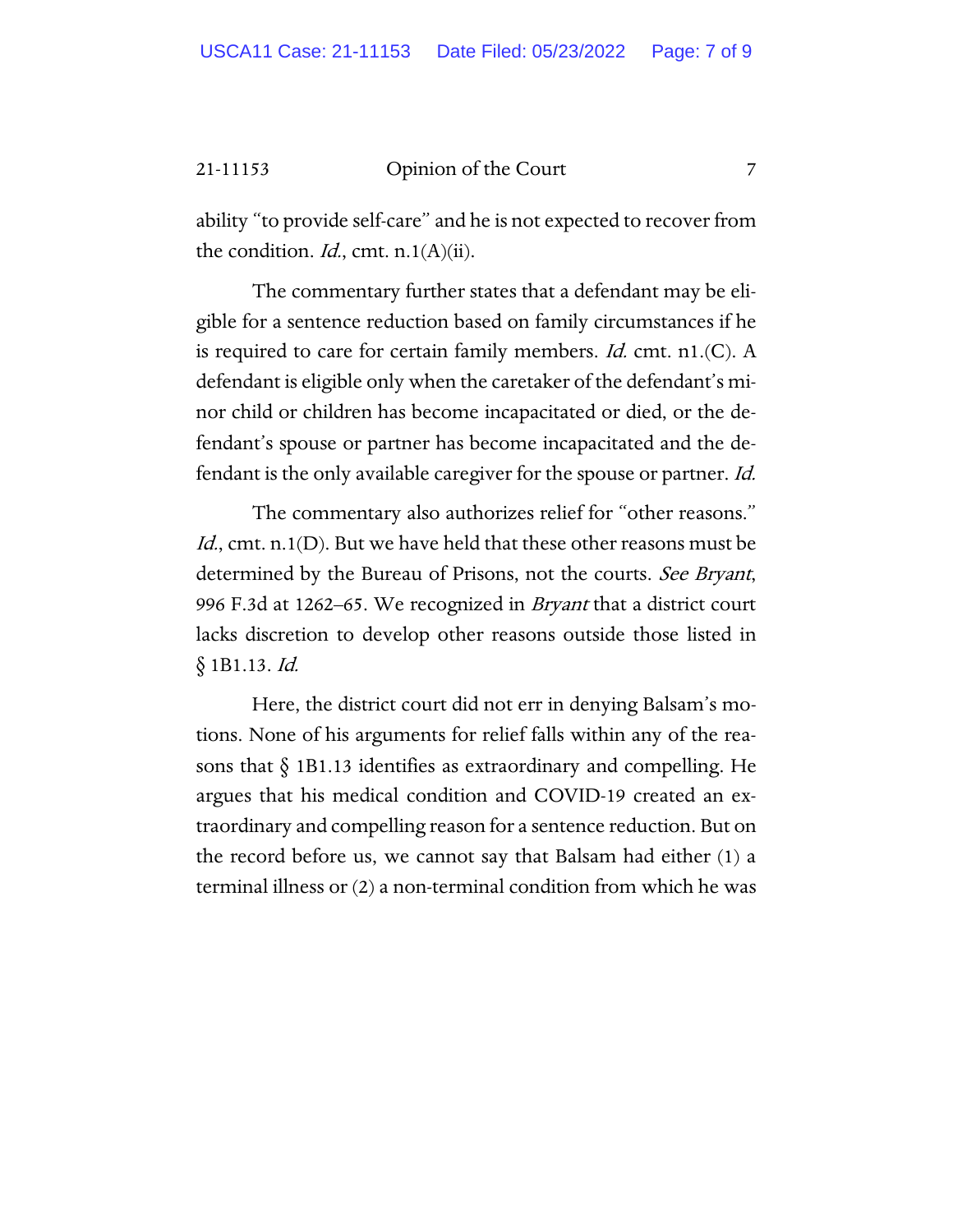not expected to recover that substantially diminished his ability to care for himself. See U.S.S.G. § 1B1.13, cmt. n.1(A).[4](#page-7-0)

Balsam also argues that he demonstrated an extraordinary and compelling reason because he needs to care for his elderly mother who is ill. But a defendant's caretaker status qualifies as an extraordinary and compelling reason only when the defendant would be a caretaker for a minor child, a spouse, or a partner. The commentary does not cover the situation before us in which Balsam seeks to care for a parent. See id.  $\S$  1B1.13, cmt. n.1(C).

Balsam also asserts that extraordinary and compelling circumstances are present because he was rehabilitated in prison and his sentence was disproportionately long. In raising these arguments, he says that the district court was not limited by  $\S$  1B1.13 because this policy statement is not applicable when a defendant

<span id="page-7-0"></span><sup>&</sup>lt;sup>4</sup> Balsam urges us to consider that he was diagnosed with colon cancer while this appeal was pending. But, in deciding this appeal, we are limited to the record from the district court, meaning we cannot consider this subsequent development. See Stephens v. Tolbert, 471 F.3d 1173, 1177 (11th Cir. 2006) (explaining that "an appellate court may consider only evidence that was part of the record before the district court" (internal quotation marks omitted));  $S$ & Davis Int'l, Inc. v. Republic of Yemen, 218 F.3d 1292, 1299 n.5 (11th Cir. 2000) (refusing to consider new evidence that "was not part of the district court's record").

Our decision does not bar Balsam from seeking compassionate release in the district court or before the Bureau of Prisons based on his cancer diagnosis. We express no opinion about whether this diagnosis means that he is suffering from a terminal illness or a non-terminal illness that renders him unable to care for himself in prison.